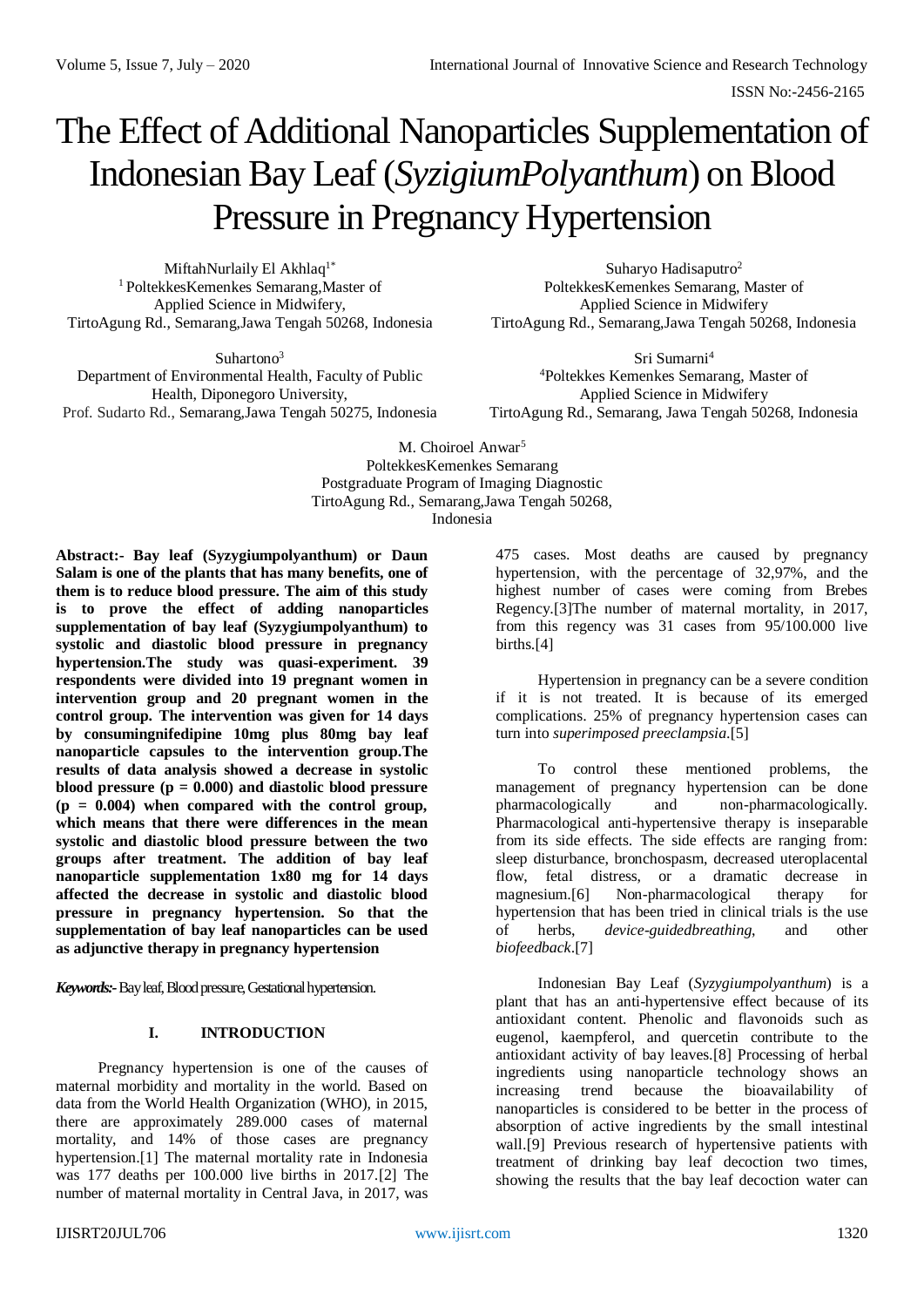ISSN No:-2456-2165

reduce blood pressure because its minerals can dilate blood vessels.[10]

Referring to previous research, there has been no research on the provision of bay leaves with nanotechnology processing technology in hypertension that occurs in pregnancy. By considering the toxicity of the material, we, as researchers, are interested in conducting research to determine the effect of supplementation of bay leaf nanoparticles (*Syzygiumpolyanthum*) on systolic and diastolic blood pressure of pregnant women with pregnancy hypertension.

## **II. OBJECTIVES**

This study aims to prove the effect of adding supplementation of bay leaf nanoparticles (*Syzygiumpolyanthum*) on the decrease in systolic and diastolic blood pressure of pregnant women with pregnancy hypertension.

### **III. METHODS**

This study was*Quasi-Experiment* with a *nonrandomized* pre-test and post-test with *control group design*. The reference population in this study were pregnant women of gestational age >20 weeks - 38 weeks with pregnancy hypertension. Samples in the intervention group were 19 people, and in the control group were 20 people. The intervention group was given 80 mg bay leaf nanoparticles and 10 mg nifedipine, while the control group was only given 10 mg nifedipine.

The sampling technique uses a *non-probability sampling* method with the type of *purposive sampling.*

The instrument in this research is a digital tension meter which had been validated.

The data is collected after obtaining an ethical eligibility letter from the Health Research Ethics Committee (KEPK) RSUD Dr. Moewardi with letter number 1.398 / XII / HREC / 2019.

Analysis of blood pressure before and after treatment using a *paired t-test*, and to determine the differences between the two groups using the *independent t-test*.

| Variable                       | $p$ -value*  |         |
|--------------------------------|--------------|---------|
|                                | Intervention | Control |
| <b>Systolic Blood Pressure</b> |              |         |
| Pre                            | 0.280        | 0.710   |
| Post                           | 0.185        | 0.943   |
| Delta                          | 0.248        | 0.097   |
| Diastolic Blood Pressure       |              |         |
| Pre                            | 0.062        | 0.501   |
| Post                           | 0.285        | 0.380   |
| Delta                          | 0.203        | 0.586   |

**IV. RESULTS**

*\*Shapiro-Wilk*

## Table 1:- Normality Test

Table 1 shows the normality test of systolic and diastolic blood pressure. Normality test results show that the p-value is more than 0.05, so it wrapped that the data are normally distributed so it can be continued using the parametric test.

| Systolic Blood Pressure | Intervention Group | Control Group     |             |
|-------------------------|--------------------|-------------------|-------------|
|                         | Mean $\pm$ SD      | Mean $\pm$ SD     | p value     |
| Pre-test                | $151.53 \pm 4.97$  | $151.20 \pm 6.27$ | $0.859**$   |
| Post-test               | $139.84 \pm 7.59$  | $151.40 \pm 6.96$ | $< 0.001**$ |
| Delta                   | $11.68 \pm 5.47$   | $-20 \pm 3.433$   | $< 0.001**$ |
| $p-value$               | $< 0.001*$         | $0.798*$          |             |

*\* Paired t –test*

*\*\* Independent t-test*

#### Table 2:- Systolic Blood Pressure Result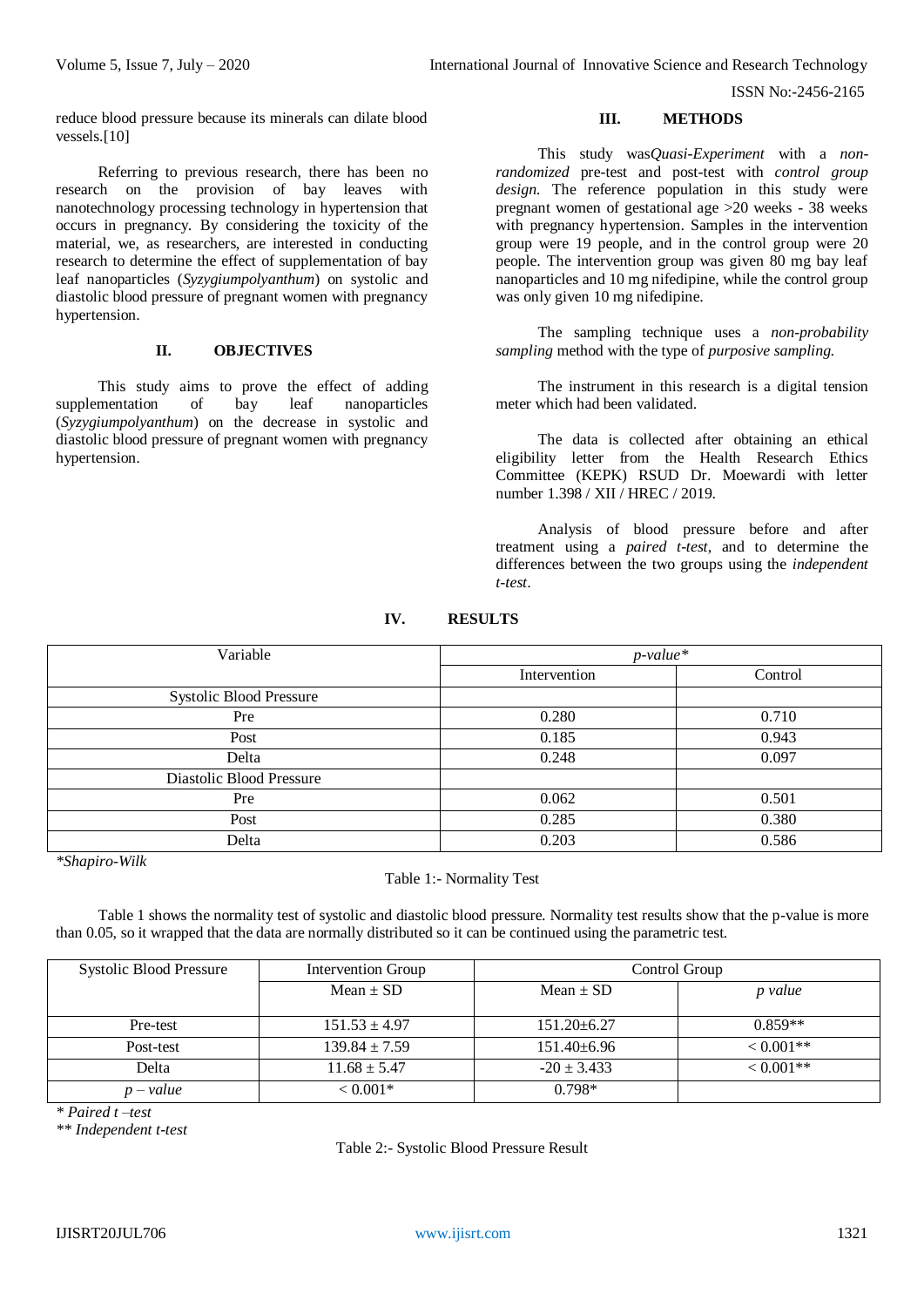ISSN No:-2456-2165

Table 2 illustrated the average systolic blood pressure in the intervention group. It was 151.53 mmHg and decreased to 139.84 mmHg. The result of *paired t-test* analysis in the intervention group showed a *p-value*<0.05, which means that there was a difference in systolic blood pressure before and after the intervention.

While the mean systolic blood pressure in the control group was 151.20 mmHg, and it decreased into 151.40 mmHg. The result of *paired t-test* analysis in the control group showed a *p-value*> 0.05, which means there was no difference in systolic blood pressure before and after the intervention.

Based on the results of the *Independent t-test* showed that the value of  $p = 0.859 > 0.05$ , which means there was no difference in the average systolic blood pressure between the intervention group and the control group before being treated. After treatment, the result was p  $= 0.000 \le 0.05$ , which means that there was a difference in the average systolic blood pressure after being treated in the two groups

| Diastolic Blood<br>Pressure | Intervention<br>Group | Control Group     |              |
|-----------------------------|-----------------------|-------------------|--------------|
|                             |                       |                   |              |
|                             | Mean $\pm$ SD         | $Mean \pm SD$     | p value      |
| Pre-test                    | $104.79 \pm 6.60$     | $106.20 \pm 9.54$ | $0.597**$    |
|                             |                       |                   |              |
| Post-test                   | $92.84 \pm 8.71$      | $101.85 \pm 9.33$ | $0.004**$    |
| Delta                       | $11.95 \pm 5.642$     | $4.35 \pm 6.167$  | $< 0.001$ ** |
| p value                     | $< 0.001*$            | $0.005*$          |              |

*\* Paired t –test*

*\*\* Independent t-test*

Table 3:- Diastolic Blood Pressure Result

Table 3 illustrated the average diastolic blood pressure in the intervention group. It was 104.79 mmHg and decreased to 92.84 mmHg. The result of *paired t-test* analysis in the intervention group showed a *p-value*<0.05, which means that there was a difference in systolic blood pressure before and after the intervention.

While the mean diastolic blood pressure in the control group was 106.20 mmHg, and it decreased into 101.85 mmHg. The result of *paired t-test* analysis in the control group showed a *p-value*<0.05, which means that there was a difference in diastolic blood pressure before and after the intervention.

Based on the result of the *Independent t-test* showed that the value of  $p = 0.597 > 0.05$ , which means there was no difference in the average diastolic blood pressure between the intervention group and the control group before being treated. After the treatment, the result was  $p =$ 0.004 <0.05, which means that there was a difference in the average diastolic blood pressure after being treated in both groups

# **V. DISCUSSION**

The mean systolic blood pressure and diastolic blood pressure in the intervention group and the control group showed that there were no differences between the two groups before intervention with  $p = 0.859$  and  $p = 0.597$ . Meanwhile, after treatment, it was obtained that there were differences between the two groups with p values  $= 0.000$ for systolic blood pressure and  $p = 0.004$  for diastolic blood pressure.

The results of this research are in line with research conducted by ArifalAris (2018), which stated that the provision of bay leaf decoction could reduce blood pressure in hypertensive patients. The analysis showed  $p = 0.000$ . At first, there were 7 (21.9%) patients with moderate hypertension and decreased to 6 (18.8%) patients after being given treatment. Furthermore, 16 patients or respondents, who experienced mild hypertension before being treated, changed to normal categories after being given a decoction of bay leaves.[11]

This was also supported by another study conducted by Sri Margowati (2016) that giving bay leaf decoction influenced the decrease in systolic and diastolic blood pressure ( $p \le 0.05$ ) with an average reduction in systolic blood pressure of 24.97 mmHg and diastolic blood pressure at 12.65 mmHg. This research showed the systolic mean value after being given intervention was 149.09, and the diastolic mean value was 84.4.[12]

The content of flavonoids in bay leaves *(Syzygiumpolyanthum)* can help lower blood pressure by improving endothelial function and inhibiting platelet aggregation in humans, thus providing benefits, especially in cardiovascular disease.[12] Endothelium situated in the location between blood and smooth muscle of blood vessels and produces various substances that can maintain the homeostasis and health of blood vessels. Various things that damage the endothelium can cause endothelial dysfunction, resulting in hypertension and other cardiovascular diseases. Hypertension is a sign of damage to the endothelium associated with inflammatory response, oxidative stress, and dysfunction of the smooth muscle of the heart's blood vessels.[13]

Flavonoids are substances that can free radicals that inhibit lipid peroxide, prevent atherosclerosis, and provide cardioprotective effects. In a study by Houston on nutrition and supplementation for the treatment of hypertension, the recommended daily dose of flavonoids was 250 grams.[13]

# **VI. CONCLUSION**

Supplementation of 80mg dose of bay leaf nanoparticles *(Syzygiumpolyanthum)* for 14 days in pregnancy hypertensive patients who received nifedipine 10mg affected the reduction in systolic blood pressure by  $\pm$ 11.68 mmHg and diastolic blood pressure of  $\pm$  11.95 mmHg in the intervention group compared to with a control group.